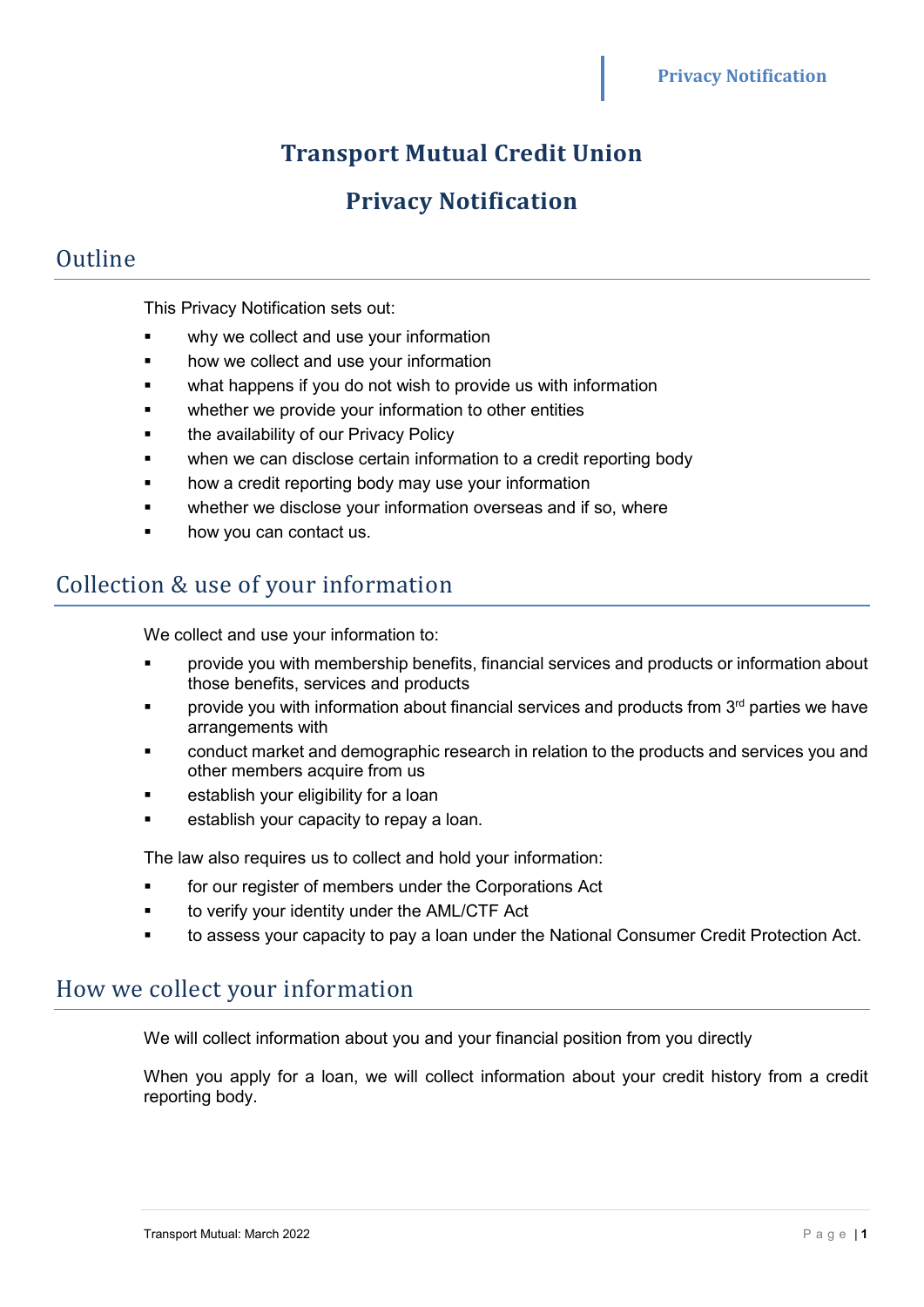#### How you can access your information

You can request access to your information at any time.

### What if you do not wish to provide us with information?

If you do not give us the information we require, we may not be able to admit you to membership or provide you with the financial service or product you have applied for.

### Providing your information to credit reporting bodies

The credit reporting body we disclose information to is Equifax.

If you do not make your repayments when they fall due or commit a serious credit infringement, we may disclose this to Equifax. Any information we provide to Equifax will be included in reports provided to credit providers to help them to assess your credit worthiness.

You can ask Equifax not to use your information for pre-screening of direct marketing by a credit provider. You can also ask them not to use or disclose your information if you reasonably believe that you have been or are likely to be a victim of fraud.

Equifax's policy on the management of information is available at equifax.com.au. You can contact Equifax by:

Phone – 138-332

#### Providing your information to other entities

We disclose your information to other entities. We can disclose your information to:

- entities that verify identity
- providers of payment and card services, when you make a transaction using a payment service or a card
- lawyers, conveyancers, accountants, brokers and agents who represent you
- contractors for statement printing and mail out, card and cheque production, market research or direct marketing
- affiliated product and service suppliers to provide information to you about their services and products
- credit reporting bodies and other financial institutions that have previously lent to you
- persons you use as referees
- **for property loans property valuers and insurers**
- mortgage documentation service
- trustee and manager of securitised loan programs
- any proposed guarantor of a loan
- debt collection agencies, lawyers, process servers
- our auditors.
- We will also disclose your information to law enforcement and government agencies as required by law.